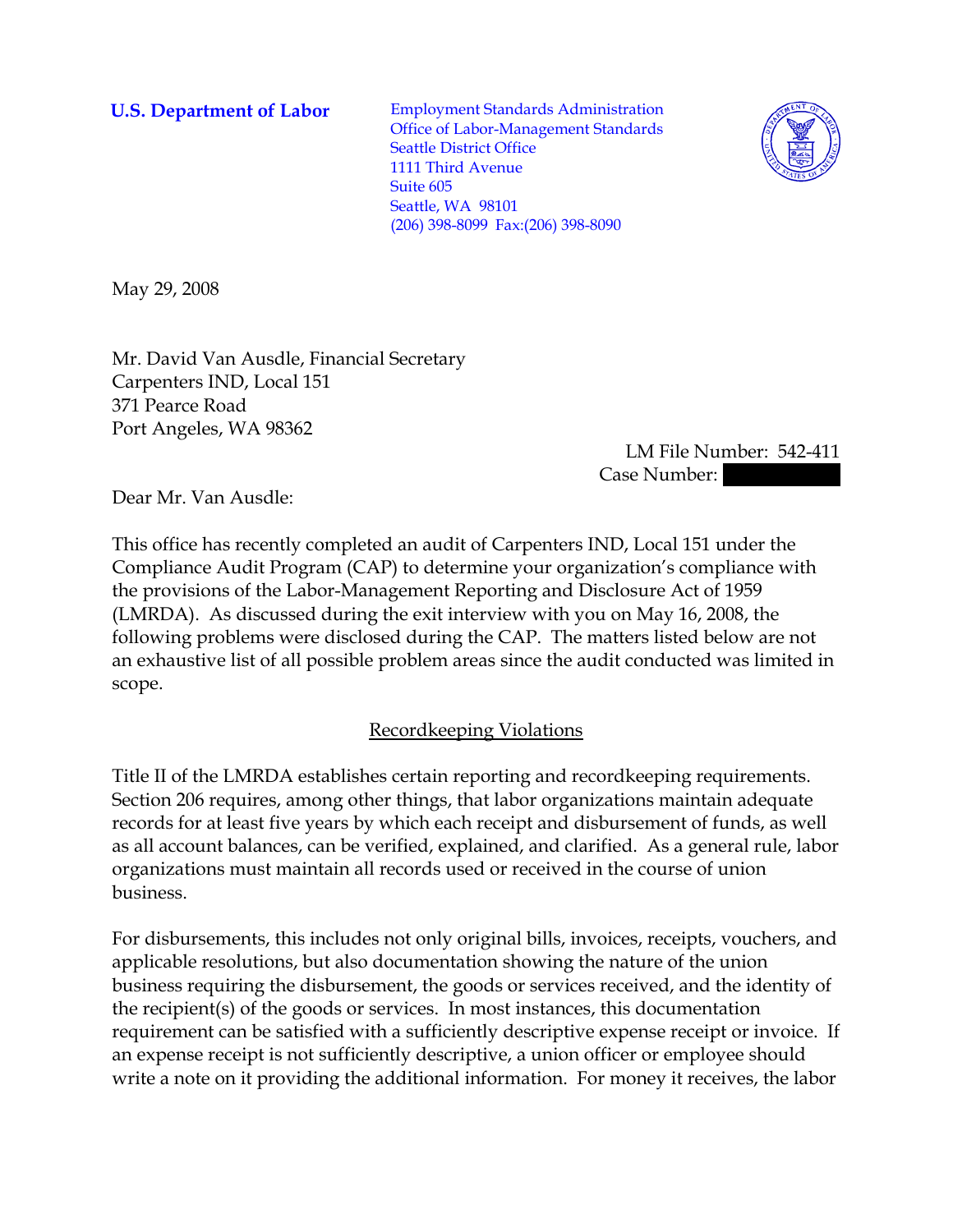organization must keep at least one record showing the date, amount, purpose, and source of that money. The labor organization must also retain bank records for all accounts.

The audit of Local 151's 2007 records revealed the following recordkeeping violations:

1. Meal Expenses

Local 151 records of meal expenses did not include the names and titles of the persons incurring the restaurant charges. For example, vouchers and receipts were kept for all of the union executive board dinners, however the names and titles of attendees was absent. Union records of meal expenses must include written explanations of the union business conducted and the full names and titles of all persons who incurred the restaurant charges. Also, the records retained must identify the names of the restaurants where the officers or employees incurred meal expenses.

2. Lack of Salary Authorization

Local 151 did not maintain records to verify that the salaries reported in Item 24 (All Officer and Disbursements to Officers) were accurate. The union must keep a record, such as meeting minutes, to show the current salary is authorized by the entity or individual in the union with the authority to establish salaries.

Based on your assurance that Local 151 will retain adequate documentation in the future, OLMS will take no further enforcement action at this time regarding the above violations.

## Reporting Violations

The audit disclosed a violation of LMRDA Section 201(b), which requires labor organizations to file annual financial reports accurately disclosing their financial condition and operations. The Labor Organization Annual Report (Form LM-3) filed by Local 151 for fiscal year ending December 31, 2007, was deficient in the following area: